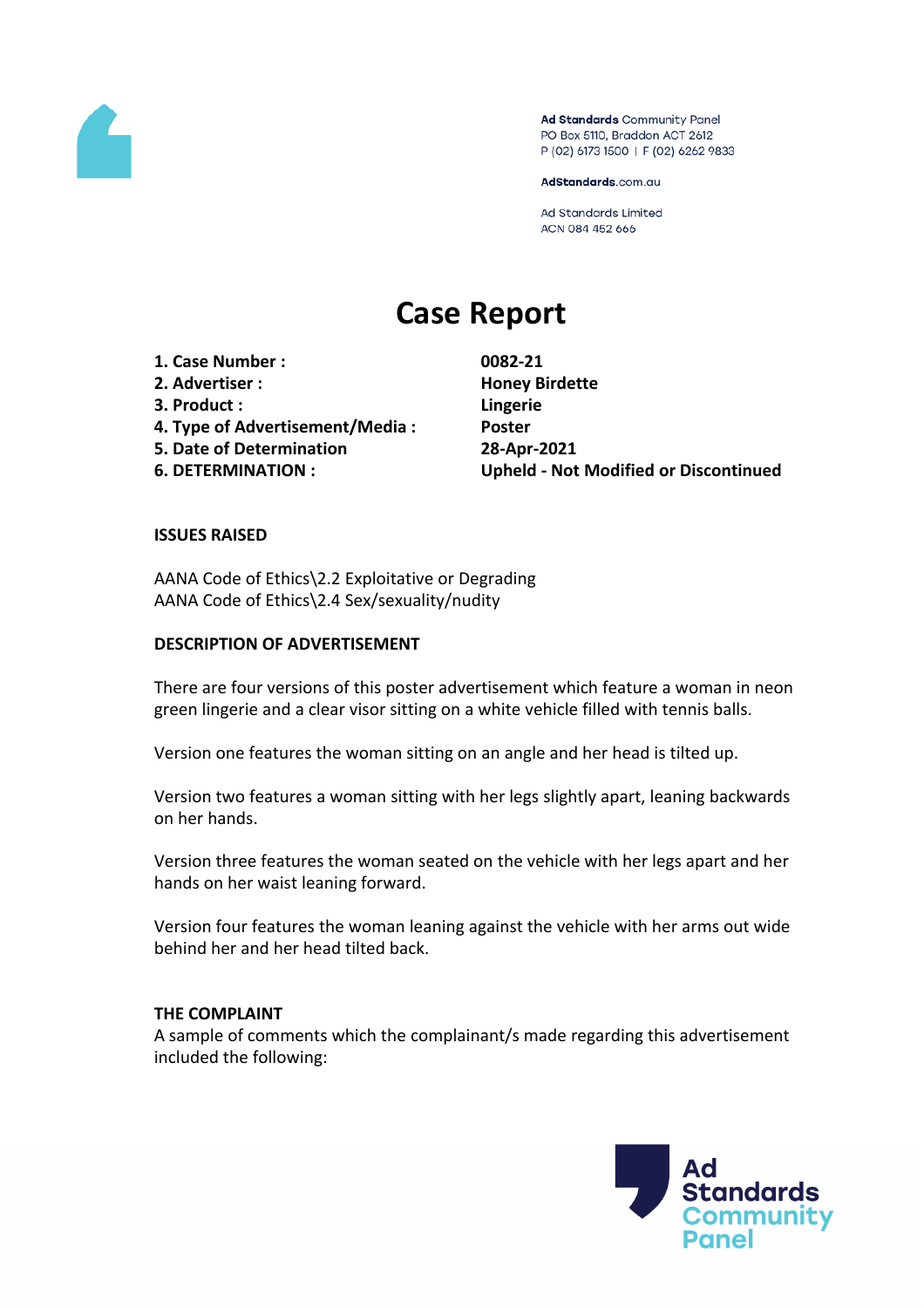

*The woman is almost naked and captured in various porn-inspired poses. In one she is resting back on her hands with her legs spread in sheer briefs which reveals the mons pubis. The ads appear to be part of a broader porn-style tennis-themed campaign. I object to the display of sexualised, objectifying ads like these in my community where they comprise sexual harassment and are linked to a range of harms to women and girls. In 2021, in the midst of a national conversation about consent, systemic sexual harassment and male violence against women, there is no place for these disrespectful, regressive, objectifying portrayals of women which pander to male sexual fantasy.*

*Totally sexually explicit. These moving photo frames are placed either side of the shops doorway!!*

*Impossible to not see this. This shop is in the hub of the shopping centre, just off from the main eatery and across from the centre management concierge desk. The ladies at the desk said that they hoped that something would be done about it as they get multiple complaints every day.*

*These images depict a woman in sheer lingerie, and with legs spread, both of which constitute 'overtly sexualised advertising' under the amendments to the AANA code. Given the lingerie is both extremely brief and sheer, the woman is almost completely naked. Hypersexualised images of women and women's bodies plastered around public shopping centres function as a sexist backdrop to society, making women's inequality seem normal and unremarkable. The image also directs passers by to watch an "uncensored" porn-themed video 'Anyone for tennis?' along with a link to Honey Birdette's website. This link can be accessed by any person with access to a smartphone, which includes children. Both these images and the video being advertised sexualise and demean women in sport. The ads trivialise women's sports and reduces female athletes to a male sexual fantasy. The "sexploitation" of women in sport is a well-documented phenomenon, one that has been found to negatively impact women's sports in a range of ways. It determines the value of female athletes primarily in terms of their body type and attractiveness, and detracts from their sporting abilities. Intentionally sexualising female athletes harms their credibility, reinforces gender stereotyping, excludes women who do not fit the 'appropriate' body type, and undermines the credibility of female athletes and women's sport as a whole. This same sexist and sexualising treatment is not typically extended to male athletes. This content, including the promo for the uncensored video, is broadcast to an audience that includes children. Exposing children to highly sexualised and pornthemed content is predatory and a form of grooming. Directing an audience that includes children to an uncensored sex shop video is a form of corporate paedophilia, and it should shock the conscience of any person who values children and their rights.*

*The ads, which are in full public view, are highly sexualized and encourage the sexual objectification of women. These ads suggest upskiriting is acceptable behaviour when it is actually sexual harassment. Being in public, the ad can be viewed by children, and is therefore teaching young girls that their bodies are simply objects for the pleasure of others, and teaching young boys that sexual harassment is perfectly acceptable. This company consistently breaches advertising standards. Numerous complaints have*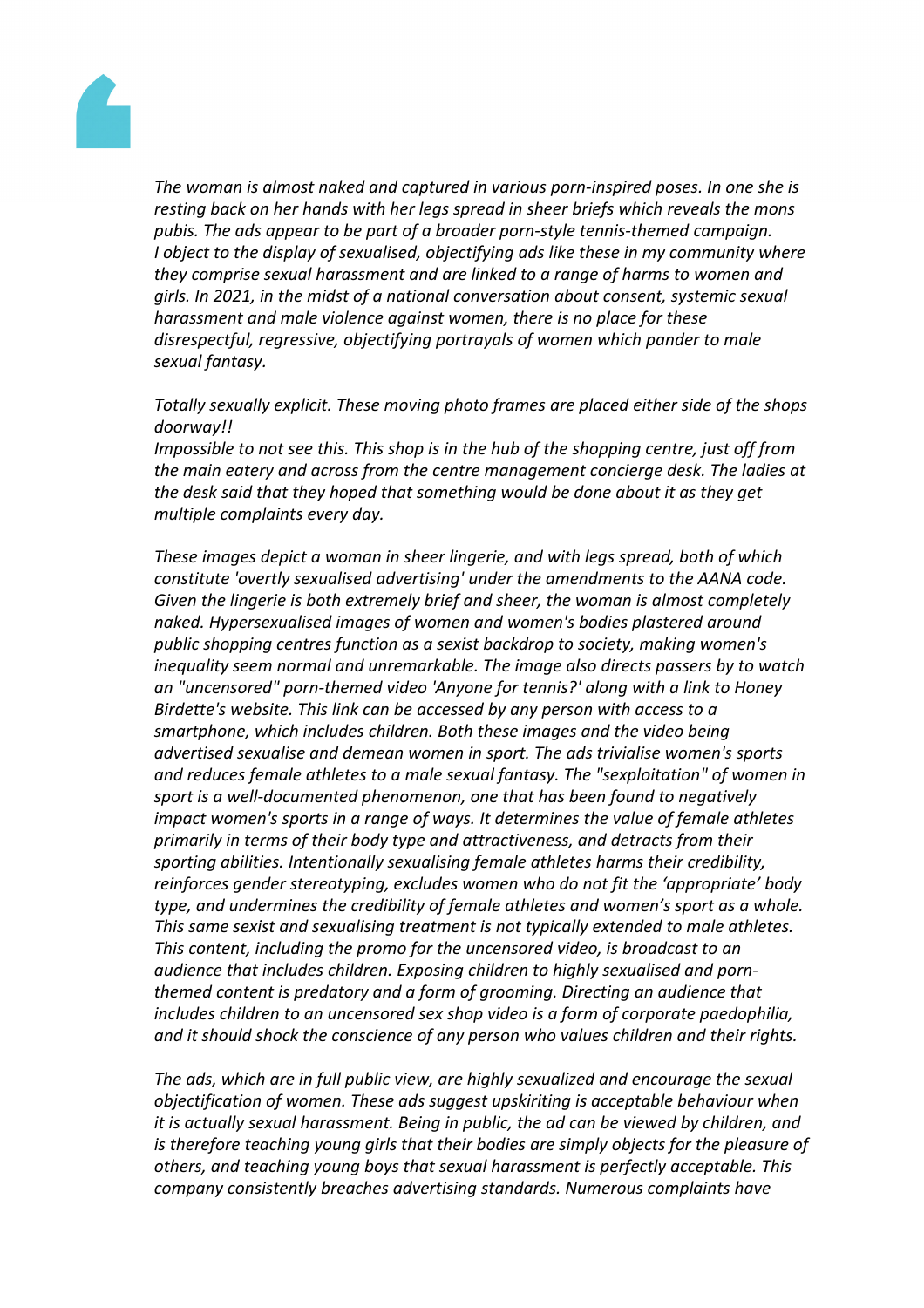

*been upheld, but are never enforced and so without consequences, the company continues to breach the standards, and is contributing to significant harm within the community.*

*The photos in the front window for myself and my children to clearly see as we walk past are pornographic and depict women as sexual objects. At a time when we promote sport among girls to encourage, among many things, a positive view of their bodies as strong and competent, my teenage daughter is exposed to these images. My 11 year old son does not need to see women in our local shopping centre portrayed in this way- sexualised, objectified and open to harassment. Especially offensive if the 'upskirt' image- this is a criminal act of sexual violence to women and the posters in the store window are glorifying this violence.*

## **THE ADVERTISER'S RESPONSE**

Comments which the advertiser made in response to the complainant/s regarding this advertisement include the following:

*Our ads promote empowerment and we find it sad that a minority group would try to turn a powerful campaign such as this into something 'degrading' to further their own cause.*

*This is designed to be a fun and uplifting, flirty campaign. There is no nudity and absolutely no objectification of women. As with all our ads the women take a dominant, empowered role.*

*There is no nudity in these ads. The poses are not designed to be 'pornographic' but instead to show off our high fashion, premium lingerie products.*

## **THE DETERMINATION**

The Ad Standards Community Panel (the Panel) considered whether this advertisement breaches Section 2 of the AANA Code of Ethics (the Code).

The Panel noted the complainants' concerns that the advertisement is overly sexualised and objectifying of women.

The Panel viewed the advertisement and noted the advertiser's response.

**Section 2.2: Advertising or marketing communications should not employ sexual appeal in a manner which is exploitative or degrading of any individual or group of people.**

The Panel noted the AANA Practice Note which provides guidance on the meaning of the terms exploitative and degrading: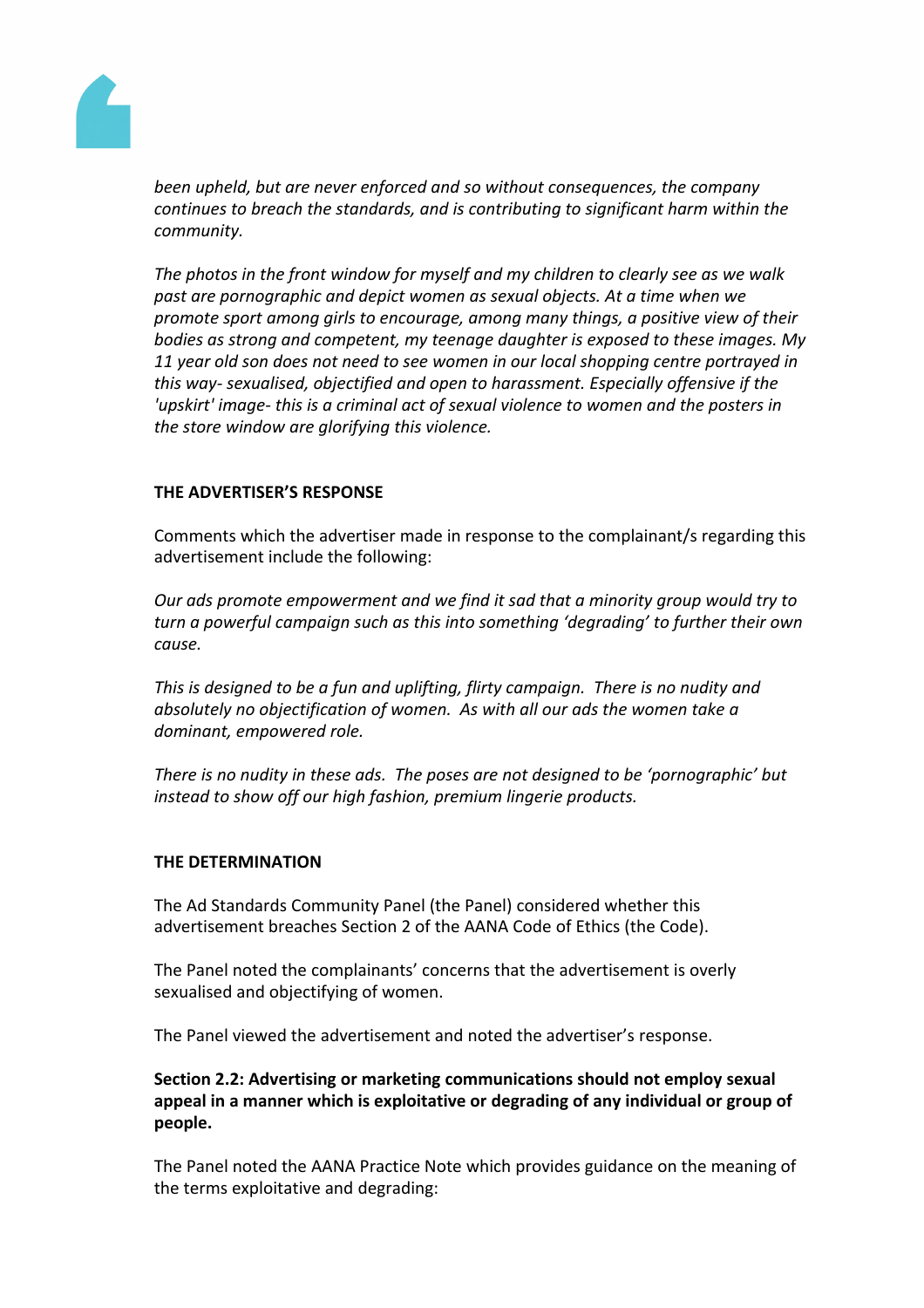

Exploitative - (a) taking advantage of the sexual appeal of a person, or group of people, by depicting them as objects or commodities; or (b) focussing on their body parts where this bears no direct relevance to the product or service being advertised. Degrading – lowering in character or quality a person or group of people.

## **Does the advertisement use sexual appeal?**

The Panel noted that this advertisement contains four images of women in lingerie and considered that images of women in lingerie do contain sexual appeal.

## **Does the advertisement use sexual appeal in a manner that is exploitative?**

Image 1 – The Panel noted that the advertisement was for a lingerie product, and it was reasonable for the woman to be depicted wearing that product in the advertisement. The Panel considered that while the woman is wearing lingerie the focus of the advertisement is not irrelevantly on her body or body parts but rather on the details of the lingerie.

Image 2 –The Panel noted that the woman is depicted with her legs apart and that this pose may be considered to be gratuitous, however considered that the underwear has a lace detail that is the focus. The Panel considered there was no irrelevant focus on the woman's body or body parts and considered that there is no suggestion that the woman herself is an object or commodity.

Image 3 – The Panel had similar view to Image 1 and considered that while the woman is depicted with her legs apart and that this pose may be considered to be gratuitous, the underwear has a lace detail that is the focus and there is no suggestion that the woman herself is an object or commodity.

Image 4 – The Panel had similar view to Image 1, and considered that while the woman is wearing lingerie the focus of the advertisement is not irrelevantly on her body or body parts but rather on the details of the lingerie, and that there is no suggestion that the woman herself is an object or commodity.

The Panel considered that the advertisement did not employ sexual appeal in a manner which is exploitative of the women.

## **Does the advertisement use sexual appeal in a manner that is degrading?**

Image 1 – The Panel considered that the depiction of the woman was relevant to the promotion of lingerie and this did not lower the women in character or quality

Image 2 – The Panel considered that the depiction of the woman was relevant to the promotion of lingerie and this did not lower the women in character or quality.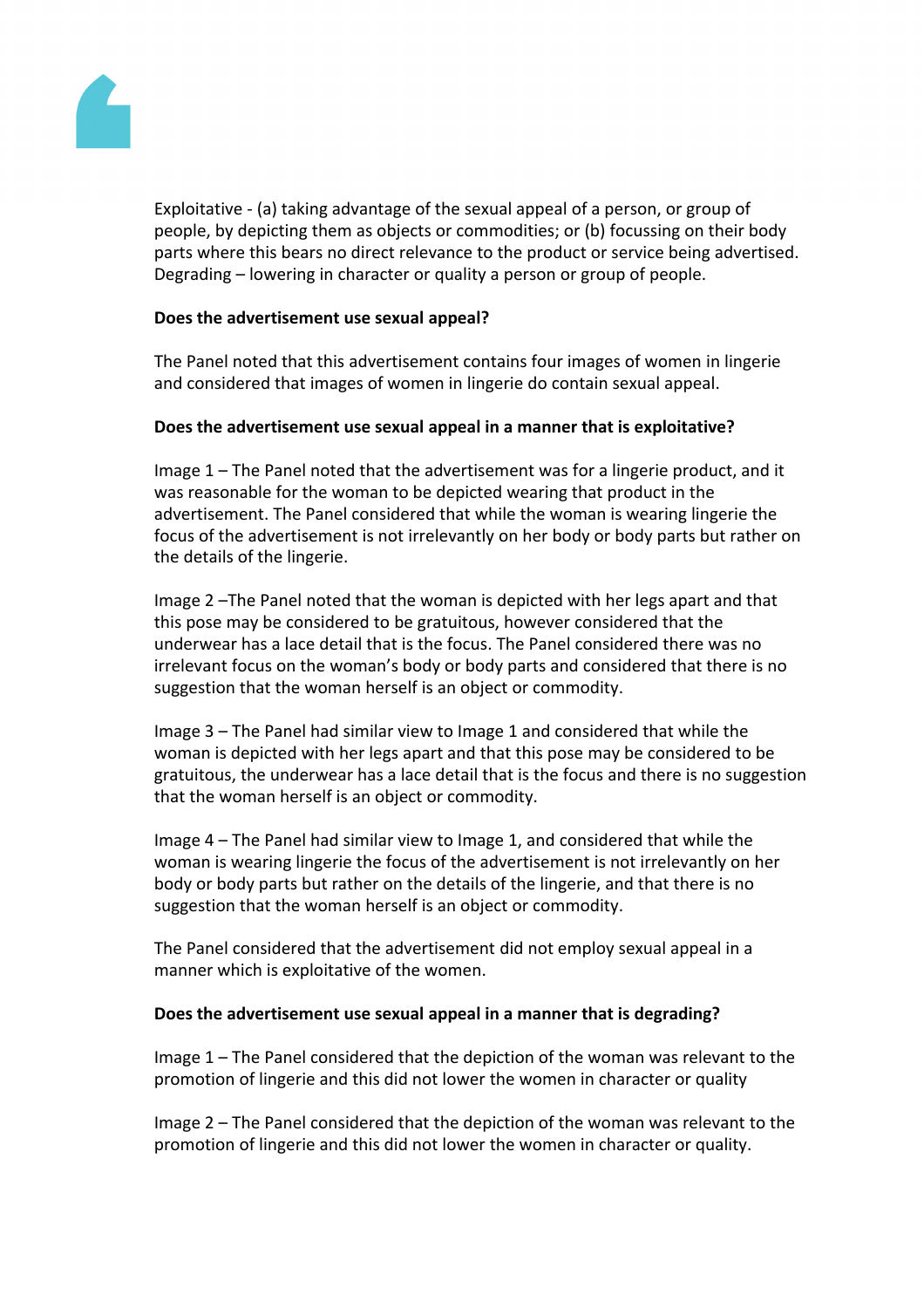

Image 3 – The Panel considered that the depiction of the woman was relevant to the promotion of lingerie and this did not lower the women in character or quality.

Image 4 – The Panel considered that the depiction of the woman was relevant to the promotion of lingerie and this did not lower the women in character or quality.

The Panel considered that the advertisement did not employ sexual appeal in a manner which is degrading to the women.

## **Section 2.2 conclusion**

Finding that the advertisement did not employ sexual appeal in a manner which is exploitative or degrading of an individual or group of people, the Panel determined that the advertisement did not breach Section 2.2 of the Code.

## **Section 2.4: Advertising or Marketing Communications shall treat sex, sexuality and nudity with sensitivity to the relevant audience.**

The Panel noted the Practice Note for the Code states:

*"Overtly sexual images are not appropriate in outdoor advertising or shop front windows.*

*"Although not exhaustive, the following may be considered to be overtly sexual: • Poses suggestive of sexual position: parting of legs, hand placed on or near genitals in a manner which draws attention to the region;*

*• People depicted in sheer lingerie or clothing where a large amount of buttocks, female breasts, pubic mound or genital regions can be seen; The use of paraphernalia such as whips and handcuffs, particularly in combination with images of people in lingerie, undressed or in poses suggestive of sexual position;*

*• Suggestive undressing, such as pulling down a bra strap or underpants; or*

*• Interaction between two or more people which is highly suggestive of sexualised activity.*

*"Discreet portrayal of nudity and sexuality in an appropriate context (eg advertisements for toiletries and underwear) is generally permitted but note the application of the relevant audience. More care should be taken in outdoor media than magazines, for example.*

*"Images of models in bikinis or underwear are permitted, however, unacceptable images could include those where a model is in a suggestively sexual pose, where underwear is being pulled up or down (by the model or another person), or where there is clear sexual innuendo from the ad (e.g. depicting women as sexual objects)."*

## **Does the advertisement contain sex?**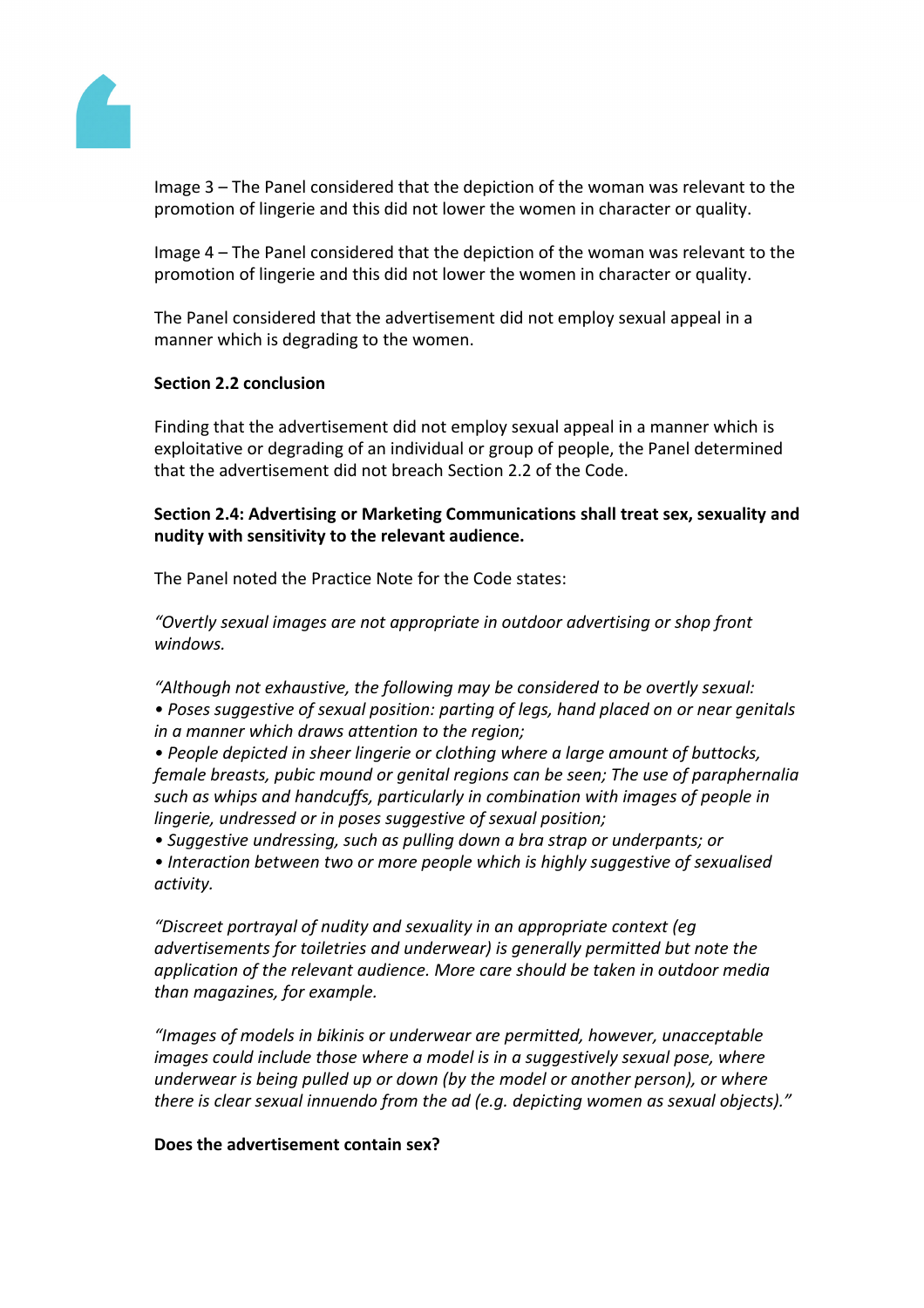

The Panel considered whether the advertisement contained sex. The Panel noted the definition of sex in the Practice Note is "sexual intercourse; person or persons engaged in sexually stimulating behaviour".

The Panel considered that the woman is not engaging in sexual intercourse in any of the images. The Panel considered that all images in the advertisement did not contain sex.

## **Does the advertisement contain sexuality?**

The Panel noted the definition of sexuality in the Practice Note is "the capacity to experience and express sexual desire; the recognition or emphasis of sexual matters".

The Panel considered that the woman was wearing lingerie in each image and there was a sexual element to the advertisement. The Panel considered that all images in the advertisement did contain sexuality.

## **Does the advertisement contain nudity?**

The Panel noted that the definition of nudity in the Practice Note is "the depiction of a person without clothing or covering; partial or suggested nudity may also be considered nudity".

The Panel noted that the woman in each image of the advertisement is depicted in lingerie, and considered that this is a depiction of partial nudity.

## **Are the issues of sexuality and nudity treated with sensitivity to the relevant audience?**

The Panel noted that the definition of sensitivity in the Practice Note is "understanding and awareness to the needs and emotions of others".

The Panel considered that the requirement to consider whether sexual suggestion is 'sensitive to the relevant audience' requires them to consider who the relevant audience is and to have an understanding of how they might react to or feel about the advertisement.

The Panel noted that this image appears in store windows and considered that the relevant audience includes retail workers, people shopping in the Honey Birdette store and people who are not shopping at Honey Birdette but who are walking past the store, and that this last group would include children.

Image 1 – The Panel considered that the woman's genitals are fully covered and that her pubic mound is barely visible in the lace lingerie due to her pose. The Panel noted that although sheer, her bra fully covers her breasts and her nipples are not visible. The Panel considered that her pose is not inappropriately sexualised.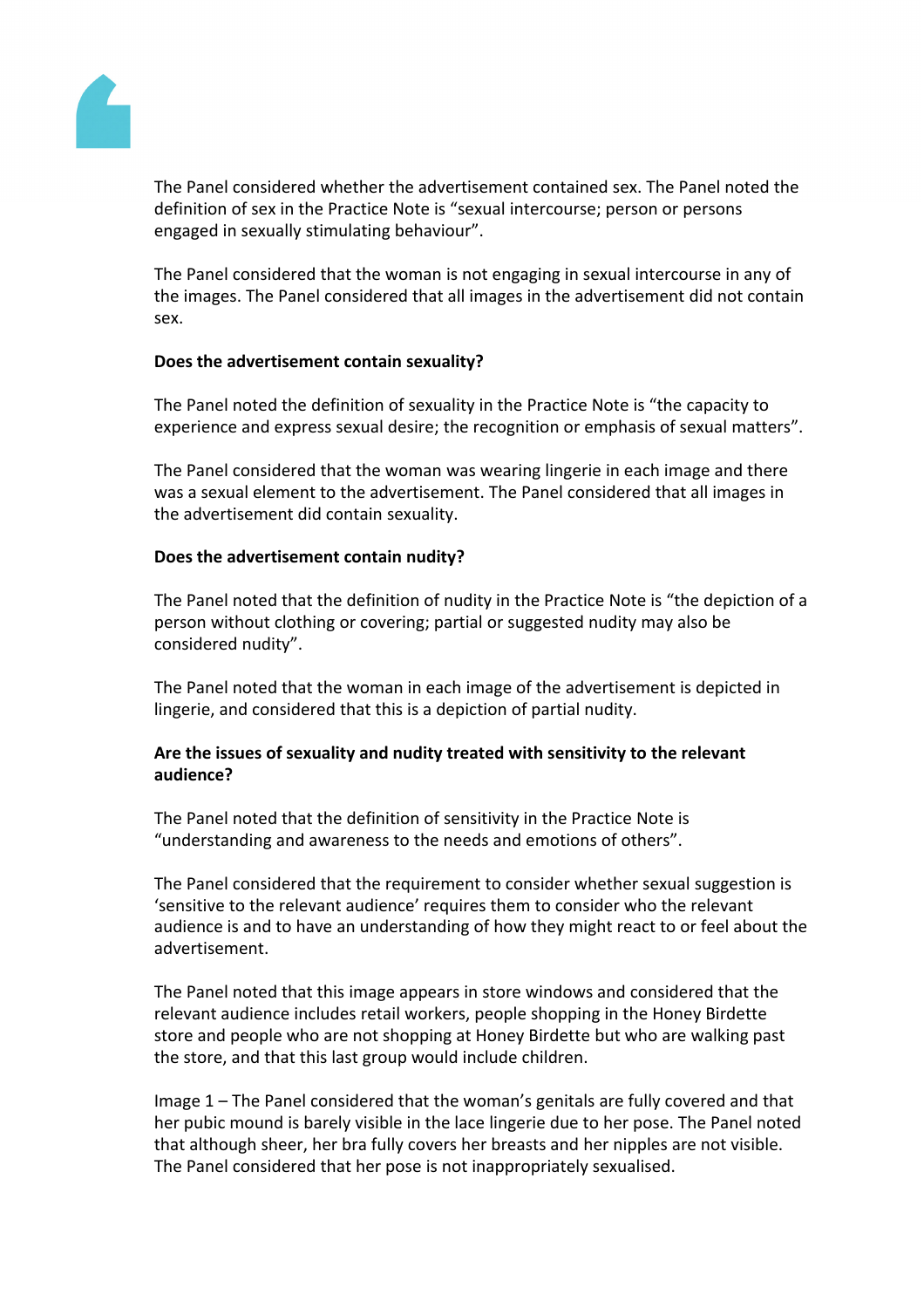

The Panel considered that such an image is not inappropriate for a display in a shopping centre where the relevant audience is broad and would include children.

Image 2 - The Panel considered that the woman is posed with her legs spread apart and noted that such a pose is described in the Practice Note as being overtly sexual. The Panel considered that while the pose of the woman may be intended to showcase the lace details of the underpants, it is not necessary to have her posed with her legs apart in the sexualised manner of the advertisement.

The Panel considered that such an image is not appropriate for a display in a shopping centre where the relevant audience is broad and would include children.

Image 3 – Similar to Image 2, the Panel considered that the woman is posed with her legs spread apart and noted that such a pose is described in the Practice Note as being overtly sexual. The Panel considered that while the pose of the woman may be intended to showcase the lace details of the underpants, it is not necessary to have her posed with her legs apart in the sexualised manner of the advertisement.

The Panel considered that such an image is not appropriate for a display in a shopping centre where the relevant audience is broad and would include children

Image 4 – Similar to Image 1, the Panel considered that while the underpants the woman is wearing are lace and the pubic mound is visible, her genitals are fully covered. The Panel noted that sheer, her bra fully covers her breasts and her nipples are not visible. The Panel considered that her pose is similar to tilting back her head to enjoy the sun and considered that her pose is not inappropriately sexualised.

The Panel considered that such an image is not inappropriate for a display in a shopping centre where the relevant audience is broad and would include children.

## **Section 2.4 Conclusion**

The Panel determined that Image 1 and 4 of the advertisement did treat sex, sexuality and nudity with sensitivity to the relevant broad audience and did not breach Section 2.4 of the Code.

The Panel determined that Image 2 and 3 of the advertisement did not treat sex, sexuality and nudity with sensitivity to the relevant broad audience and did breach Section 2.4 of the Code.

#### **Conclusion**

Finding that the advertisement did breach Section 2.4 of the Code, the Panel upheld the complaints.

#### **THE ADVERTISER'S RESPONSE TO DETERMINATION**